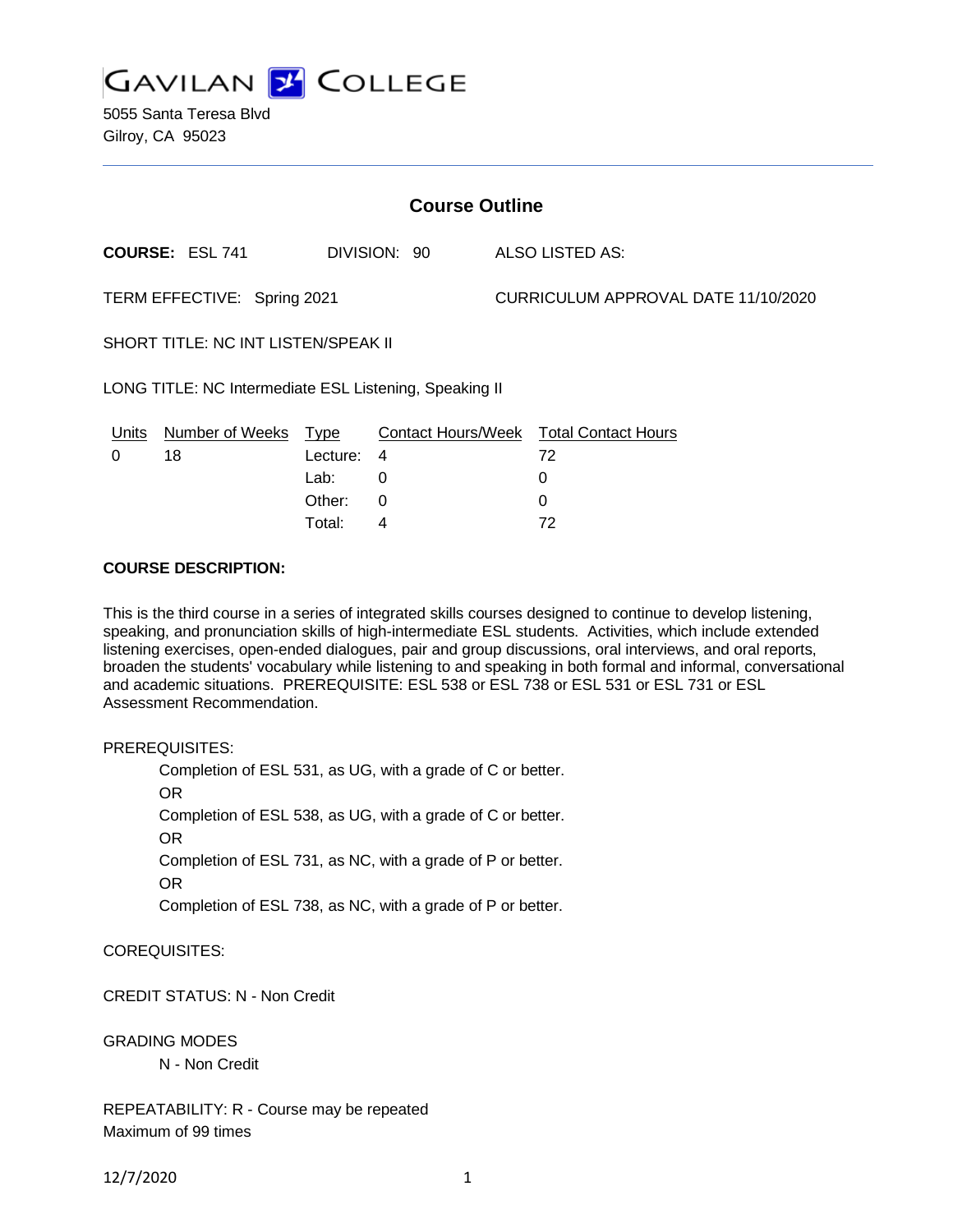SCHEDULE TYPES:

- 02 Lecture and/or discussion
- 05 Hybrid
- 71 Dist. Ed Internet Simultaneous
- 72 Dist. Ed Internet Delayed

## **STUDENT LEARNING OUTCOMES:**

1. Identify and use key aural information (main ideas, details, and inferences) to understand aural passages. Measure of assessment: Pair, small and/or large group discussion, classroom exercises. Semester/Year assessed, or planned Semester/Year of assessment: 2017

2. Recognize and use new vocabulary.

Measure of assessment: Aural/oral participation, interviews, role-play, extemporaneous speech, tests and quizzes.

Semester/Year assessed, or planned Semester/Year of assessment: 2017

3. Demonstrate fluency of spoken English in oral or group oral presentations on assigned or self-selected topics.

Measure of assessment: Oral presentations.

Semester/Year assessed, or planned Semester/Year of assessment: 2017

4. Demonstrate the ability to take notes while listening to aural passages.

Measure of assessment: Performance of note-taking, pair or small group discussion, tests and quizzes. Semester/Year assessed, or planned Semester/Year of assessment: 2017

## **CONTENT, STUDENT PERFORMANCE OBJECTIVES, OUT-OF-CLASS ASSIGNMENTS**

Curriculum Approval Date 11/10/2020 - **DE MODIFICATION ONLY**

OUT OF CLASS ASSIGNMENTS: Presentation preparation, textbook assignments, surveys, interviews, vocabulary memorization, online workbook exercises.

Content Note: Themes may vary by textbook.

## 4 HOURS

CONTENT: Learn about class goals and objectives; participate in ice-breaking activities; begin course text. STUDENT PERFORMANCE OBJECTIVES: Familiarize themselves with the structure, content, and objectives of the class; meet other students and acquaint themselves with the new instructor.

## 12 HOURS

CONTENT: Students will complete a cycle of activities beginning with a focus on listening activities and strategies: learn new vocabulary and identify it through practice with various listening activities; listen for main ideas, specific information, and drawing inferences; complete with comprehension check

in small or large group discussion; use understanding of stressed words to interpret speaker feelings; use theory of stressed words, reductions and contractions to distinguish important ideas in the aural passage; use indentation, abbreviations, and symbols while taking notes. Then students will continue the cycle concentrating on speaking activities and strategies: participate in speaking activities which require use of new vocabulary in pairs or small group with follow-up in whole group discussion; practice speaking using contractions and reductions; use English expressions to express feelings; review requirements for a short presentation (may be based on a CNN report or suggestion from the textbook). The presentation should include an introduction and conclusion. Review how to summarize main points and how to use reported speech. The cycle ends with a test.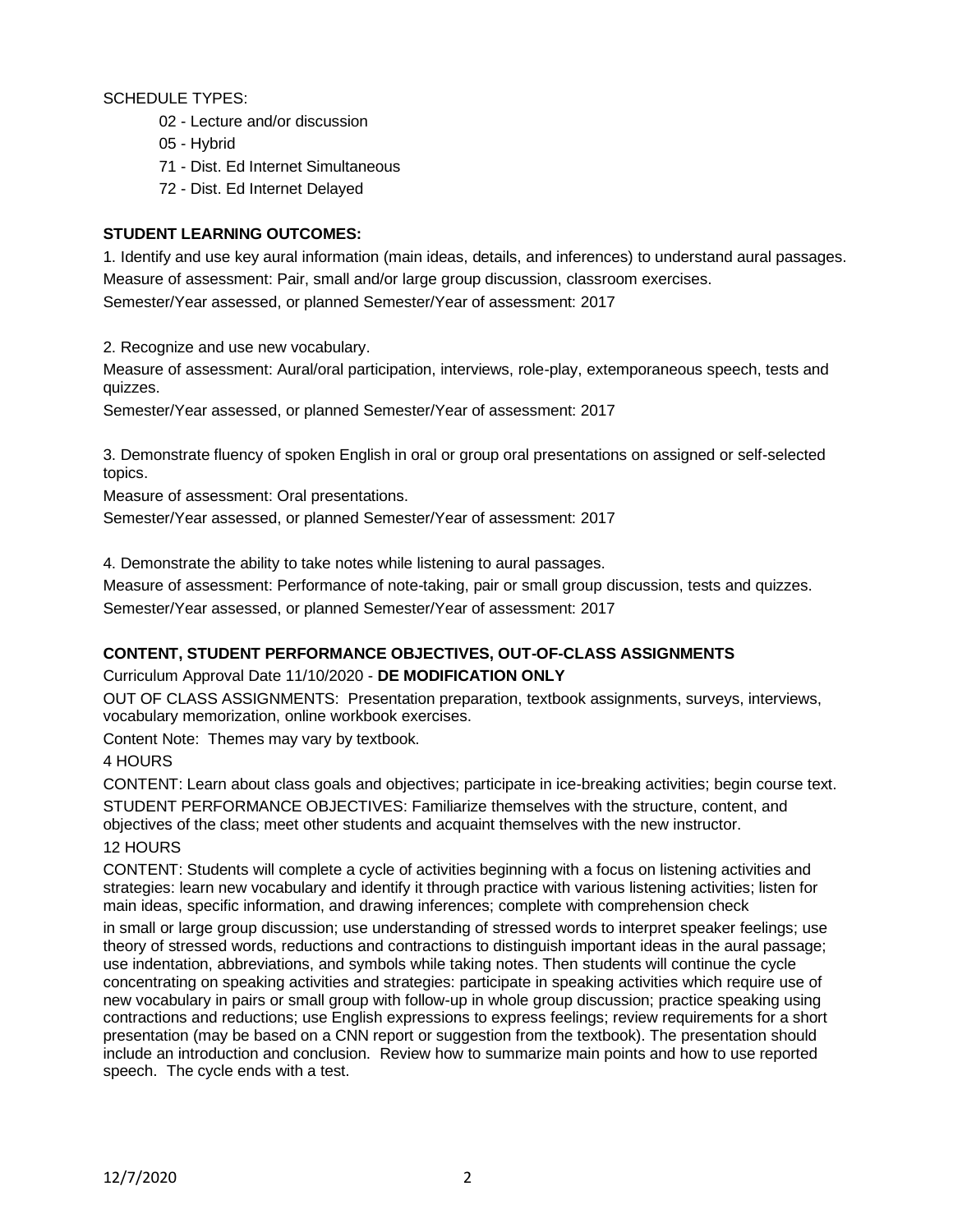STUDENT PERFORMANCE OBJECTIVES: learn new vocabulary; find main idea, detail and inference in listening passage; demonstrate ability to differentiate relationship of ideas by correct placement of ideas in note-taking; make use of abbreviations and symbols to facilitate note-taking; use new vocabulary in conversation; use English sentence intonation, using stressed words, reductions, and contractions; do research and prepare notes for an oral presentation. Take test successfully.

## 4 HOURS

CONTENT: Presentation of oral reports.

STUDENT PERFORMANCE OBJECTIVES: To be able to give a five minute oral presentation and to listen to peer presentations responsibly; take notes and ask questions.

### 13 HOURS

CONTENT: Repeat the cycle of activities listed previously including proportionate vocabulary, listening, and speaking activities. Review requirements for a short classroom presentation and assign topics based on the textbook chapter?s content. Continue listening for stressed words to distinguish important ideas in the passage; recycle and expand on reductions; build on note-taking skills ? listening for transition words as a means to move from one main point to the next; expand on expressions to show feeling. Review requirements for a short presentation (may be based on a suggestion from the textbook). The presentation should include an introduction and conclusion. End cycle with a test.

STUDENT PERFORMANCE OBJECTIVES: learn new vocabulary; practice listening for main idea and detail; demonstrate ability to differentiate relationship of ideas by correct placement of ideas in note-taking; use new vocabulary in conversation; use correct English sentence intonation and expression, using stressed words, reductions, and contractions. Do research and prepare notes for an oral presentation. Take test successfully.

### 4 HOURS

CONTENT: Presentation of oral reports.

STUDENT PERFORMANCE OBJECTIVES: To be able to give a five minute oral presentation and to listen to peer presentations responsibly; take notes and ask questions.

### 13 HOURS

CONTENT: Repeat the cycle of activities listed previously, including proportionate vocabulary, listening, and speaking activities. Continue listening for stressed words to distinguish important ideas in the passage; draw inferences; recycle and expand on reductions; expand on expressions to show feeling; introduce students to tone of voice; review pronunciation of can/can't and teens/tens; learn outlining skills for note-taking; review requirements for an oral presentation (possible topic: state report); practice making summaries. The presentation should include an introduction and conclusion.

STUDENT PERFORMANCE OBJECTIVES: learn new vocabulary; find main idea, detail, and inference in listening passage; demonstrate ability to differentiate relationship of ideas by correct placement of ideas in note form; use new vocabulary in conversation; use correct English sentence intonation and expression, using stressed words, reductions, and contractions. Do research, summarize information, and prepare notes for an oral presentation. Take test successfully.

## 4 HOURS

CONTENT: Oral presentations.

STUDENT PERFORMANCE OBJECTIVES: To be able to both prepare and give a five-minute presentation and to listen to peer presentations responsibly; take notes and ask questions.

### 12 HOURS

CONTENT: Repeat the cycle of activities listed previously, including proportionate vocabulary, listening, and speaking activities. Continue listening for stressed words to distinguish important ideas in the passage; draw inferences; recycle and expand on reductions; expand on expressions to show feeling; expand on tone of voice; practice pronunciation of tag questions and linking sounds; find sequence of events in a listening passage; continue outlining skills. Review requirements for a short presentation (may be based on a suggestion from the textbook). The presentation should include an introduction and conclusion.

STUDENT PERFORMANCE OBJECTIVES: Learn new vocabulary; find main idea, detail and inference in listening passage; demonstrate ability to differentiate relationship of ideas by correct placement of ideas in note form; use new vocabulary in conversation; use correct English sentence intonation and expression, using stressed words, reductions, contractions, and linked sounds. Do research and prepare notes for an oral presentation.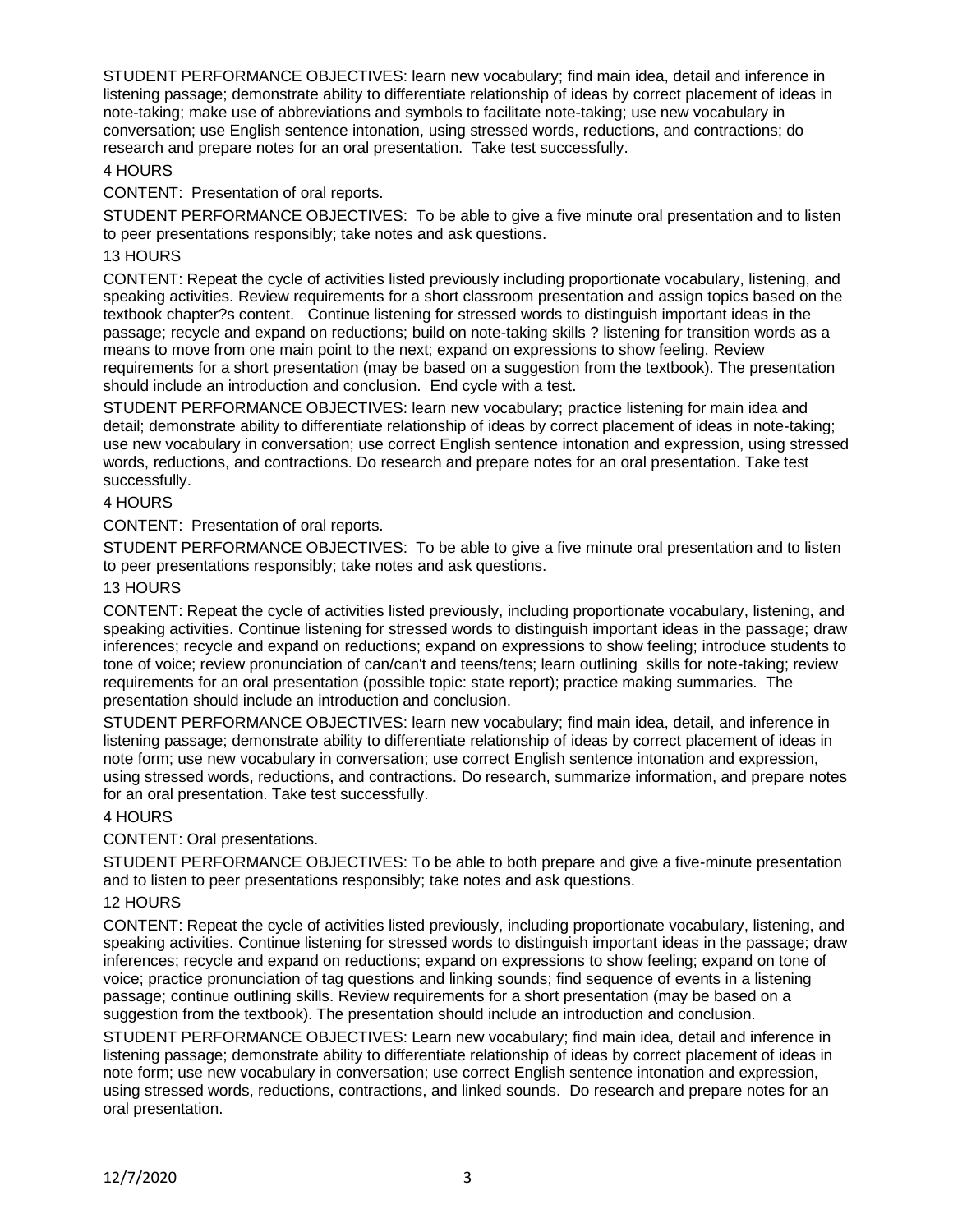# 4 HOURS

### CONTENT: Oral presentations.

STUDENT PERFORMANCE OBJECTIVES: To be able to both prepare and give a five-minute presentation and to listen to peer presentations responsibly; take notes and ask questions.

### 2 HOURS

Final Exam: Final exam may be composed of two parts: a five to ten minute one-one (instructor-student) interview for speaking evaluation done during finals week and a listening test administered to the class during the final exam period.

# **METHODS OF INSTRUCTION:**

Pair work, small and large group discussion, peer interviews, role play, pronunciation drills, note-taking, oral presentations.

# **OUT OF CLASS ASSIGNMENTS:**

Required Outside Hours: 144

Assignment Description: (8 hours/week) Daily homework may include: presentation preparation, textbook assignments, surveys, interviews, vocabulary memorization, online workbook exercises.

# **METHODS OF EVALUATION:**

Skill demonstrations Percent of total grade: 40.00 % Class presentations and oral interviews. Objective examinations Percent of total grade: 40.00 % Other methods of evaluation Percent of total grade: 20.00 % Online workbook, conversation group.

# **REPRESENTATIVE TEXTBOOKS:**

Recommended Representative Textbooks

Brooks. Q: Skills for Success Listening and Speaking, Level 2 with Access Code Card. Oxford University Press,2015.

Request Split Edition A or B. Ask publisher for ISBN.

Reading Level of Text, Grade: High Intermediate ESL Verified by: Nicole Cisneros

Chase/Johannsen. Pathways 2: Listening, Speaking, and Critical Thinking with Online Workbook. Heinle Cengage Learning,2018.

Request Split Edition A or B. Ask publisher for ISBN.

Reading Level of Text, Grade: High Intermediate ESL Verified by: Nicole Cisneros

Solorzano/Schmidt. Northstar Listening and Speaking 3 with MyEnglishLab. Pearson Education,2014. Possibly request Split Edition. Ask publisher for ISBN.

Reading Level of Text, Grade: High Intermediate ESL Verified by: Nicole Cisneros